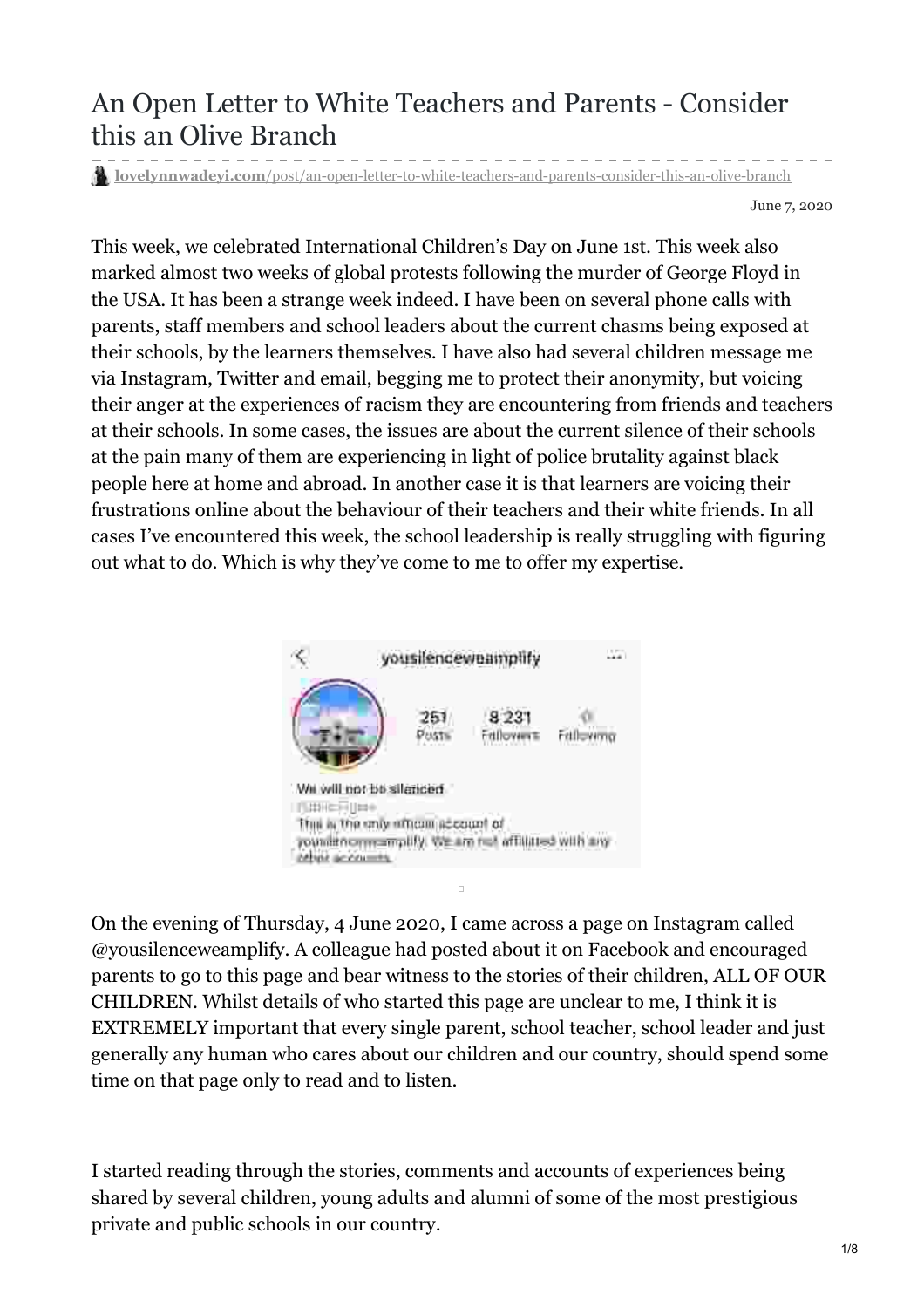Each and every story - at the time of writing this article there were 257- was about an experience or multiple experiences of racism that Black, Coloured and Indian children had experienced during their time in these schools. There are also stories from Black children from other parts of Africa who have also been victims of xenophobia from staff and fellow learners. I also read a few stories of how white children disrespect staff members of colour with no consequences. For some, these experiences took place over 10 or 15 years ago and this is the first time they are speaking about it, for others the experiences are as recent as 2016, 2017, 2019 and even now in 2020.

As I read through this Instagram page, I was not shocked. Yes, you read that correctly.

I was not shocked by 257 stories of racism by children and adults who have attended the so-called 'top schools' in our country.

I was not shocked by 257 stories of mostly white adults displaying both blatant and subtle disdain for children of colour purely on the basis of their skin, culture or religion.

Why was I not shocked you may ask? I was not shocked because these stories reflect and mirror some of the experiences that myself and other friends who went to ex-Model C schools also had when we were in school. These stories reflect the years of damage we have all been trying to undo since leaving school and university, the damage done by going to learn in previously designated 'whites-only' spaces, even in an era of 'rainbow nation' integration.

Since Thursday, the responses from some of the named schools on these issues has been wildly inconsistent ranging from open acknowledgements of the pain caused and commitments to do better, to more draconian responses where schools have sent veiled threats via social media letters and lawyers letters, advising parents and children on the social media policies of the school or threatening to take legal action against children who bring the school's reputation into disrepute if they post things online that are not 'aligned to school values and principles' – this is a direct quote from one of the school's I have seen.

I think this is incredibly unfortunate that any school would respond to the *justified* pain, hurt and frustration of CHILDREN who are finally speaking up online because the corridors of their schools are not safe or brave spaces in which they can make their grievances heard.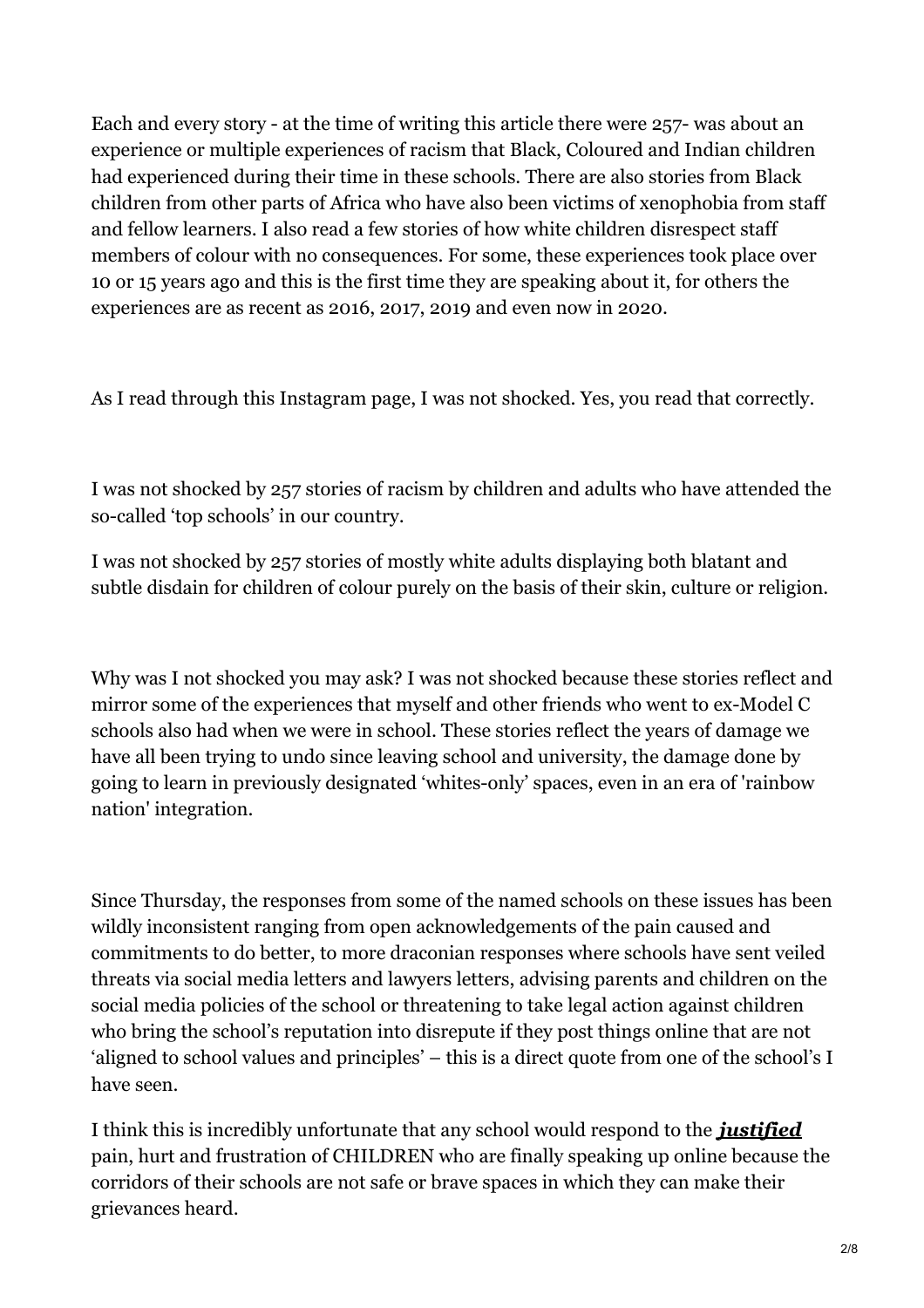None of the stories shared by these children are new to black adults in this country. NONE OF THEM. All those stories reflect the very different experiences we had whilst in school, with our rainbow-nation circle of white friends and perfect Model-C accents. All of us have stories of discrimination in one way, shape or form. The difference is that for some of us we've only just developed the vocabulary to articulate our sadness and frustrations with more effective and direct language in recent years. For many of us, our parents sent us to these schools so that we will never face the same discrimination that they faced at the violent intersection of blackness and poverty in this country. The incredible sacrifices our parents made to keep us in the 'white' schools was often to ensure that *in lieu* of changing our skin colour, we could at least change our class and social status by accessing the markers of whiteness in our society: a 'good' English accent, a general grasp of classical music and theatre, a decent proximity to the children of white successful people in our communities and perhaps the well-rounded Anglo-Saxon Christian education to ensure we clearly understood the boundaries of our humanity in relation to the divinity and theology of white spaces.

Our parents were not wrong to send us to these schools. But I do know that many of them perhaps only found out much later that they were not paying the same fees for their children's education. Whilst our white counterparts were paying the standard fees noted in the school's annual schedule of fees, we - Black, Coloured and Indian children - were paying extra fees. The price we paid for a well-rounded education was daily, small and big acts of racism from our friends and teachers who made it a point to communicate to us in various ways that we did not belong.

Whether it was the favouritism, or the dismissal of our experiences or the disproportionate punishment that we would get for the SAME violation of school rules that a white child committed, we constantly knew that the price for this education was the impairment of our dignity. And if we dared to speak out against it, either our parents would chastise us and remind us to be grateful that we are in these schools, or our schools would chastise us and remind us that we are there on their borrowed goodwill.

So no, I am not surprised by the 257 stories of racism that CHILDREN are experiencing at the hands of people entrusted to care for them by the state and by their parents.

It is for this reason that I started my work as a social justice consultant. As South Africans, we really have underestimated who is bearing the brunt of the forcedintegration-rainbowist project. The far-reaching mental and physical health consequences for people who daily experience racism whether in the form of micro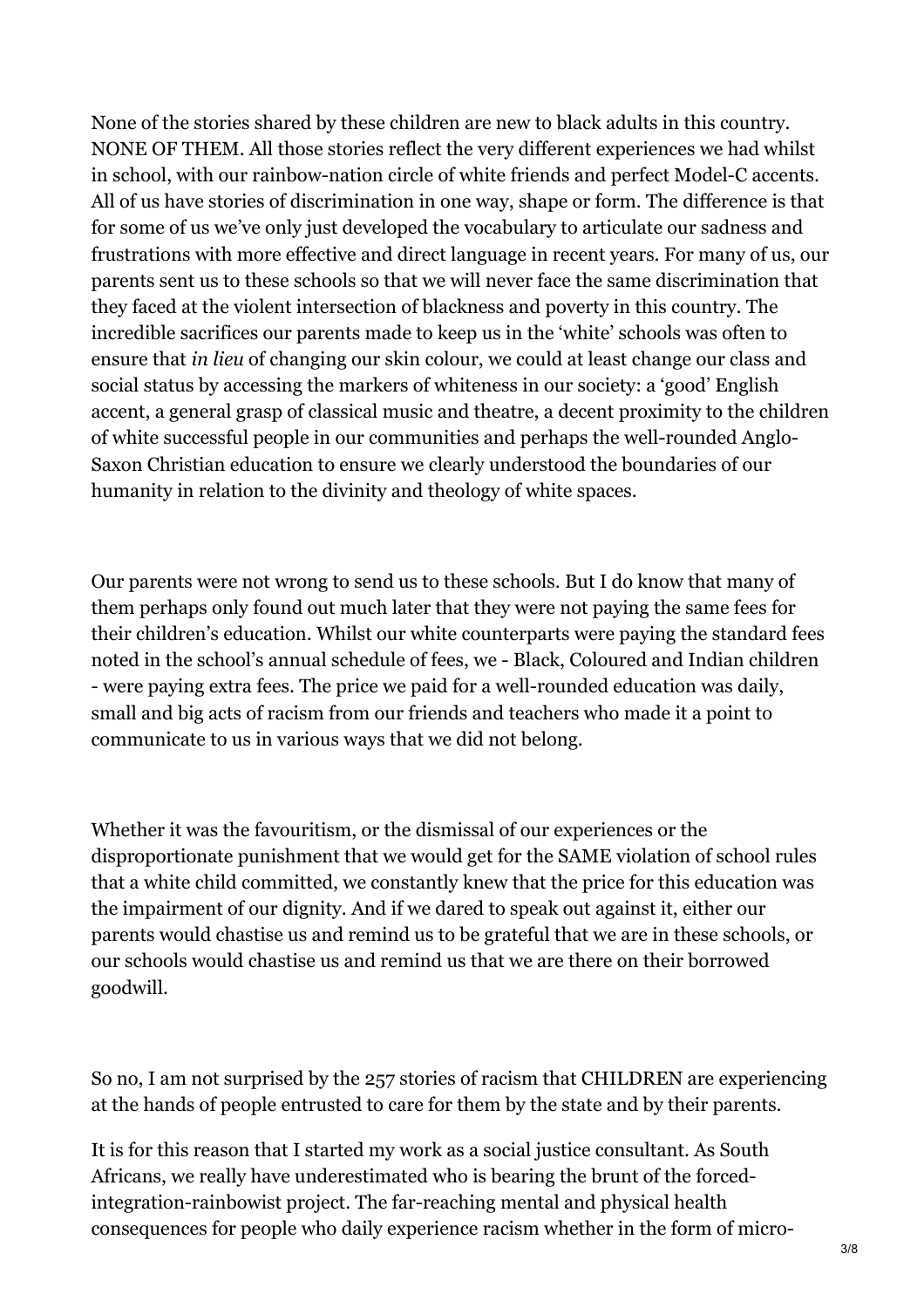aggressions or explicit racial discrimination are very real.

I do not want and do not believe that children should be fighting these kinds of battles. Black, Coloured and Indian children in primary school should be concerned with colouring-in books and playing in the sun and learning how to read. They should not be concerned with begging to be white by being forced to straighten the 'kroeserige' curls out of their hair, or being humiliated for their accents or their parents' accents. Our children should not have any more cares in the world than your children just because they didn't win the racial lottery.

Black, Coloured and Indian children in high school should be concerned with thinking confidently about their future career prospects and dreaming as widely and as deeply as they can about the futures that their privileged education should afford them. When you read the @yousilenceweamplify page, there are COUNTLESS stories of white teachers actively and explicitly discouraging black children from applying for certain programmes or courses at universities, telling them that they will amount to nothing; and giving the exact opposite message to white children who in some cases had less marks than them for the same subjects. Thankfully many of these children proved their educators wrong, but surely that shouldn't be the case.

So, whilst I am infuriated, disappointed and deeply saddened by this current moment, I am also very hopeful about the possibilities this moment can bring.

White South Africans, we have been here before. We have been at this point several times in our very short post-apartheid history. To quote Allan Magubane, Deputy Head of Transformation at St John's College, 'there are moments in our history where the baby was coming. It was time to deliver the baby and we refused. We missed the chances to birth justice because we chose to avoid the pain of delivery. Please understand, the work of this moment cannot be reduced to your discomfort, we cannot reduce the birthing of justice to your individual pain.'

257 stories of current children in schools, and current adults who were once children, screaming: WE WERE IN PAIN, WE ARE IN PAIN, WE ARE STILL IN PAIN!

"Ma'am, this hurts."

"Sir, this hurts."

"Please do not turn a blind eye?"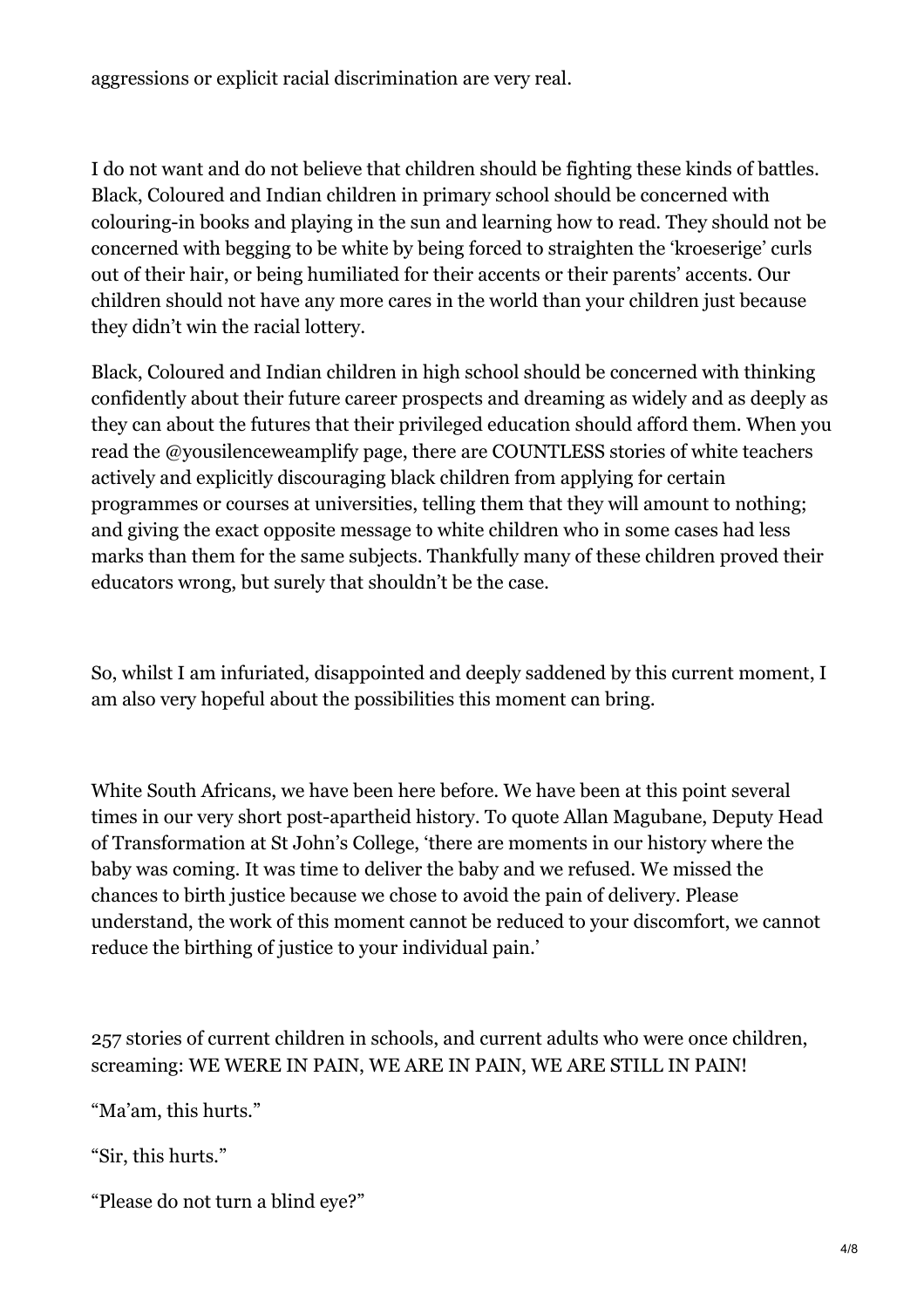I recognise that so many schools mentioned and those who will still be mentioned on this page are confused, not knowing what to do or how to respond and I know some of you are even afraid. I know that some of my white teachers from school and other schools will read this story and other stories and say, "What? I thought these kids loved me," or "I thought I did my best for these kids,". Some of you may be overwhelmed by guilt, recognising that yes, you actually did mess up back then, and maybe you have started your own personal journey to do better but you've never had the chance to apologise or own up to what you did. Yet, others of you may think that this is an ungrateful bunch of children who then didn't deserve to be at your prestigious school with its hundreds of years of tradition.

All these knee-jerk feelings and reactions are completely fine, if they remain as kneejerk reactions. But at some point, white teachers need to move beyond that. This moment is not about you. This moment is about our children who are all being damaged by your intentional and unintentional mistakes, jokes or ignorance.

I, and many other Black, Coloured and Indian people who went to these schools, have witnessed how our teachers and white friends will get deeply passionate about the SPCA and animal rights, buy multiple stickers in support of the plight of black rhinos and force us all into conversations about veganism and deforestation. I have seen these same people unfazed and completely unmoved by the humiliation, abuse and deaths of black people. I have seen it and this generation of high school children has seen it too.



The beauty of anti-racism is that you don't have to pretend to be free of racism to be an anti-radist. Antiracism is the commitment to fight radism wherever you find it, including in yourself. And it's the only way forward.

I want schools in this time to think very carefully and reimagine their responses to the current moment:

 $\Box$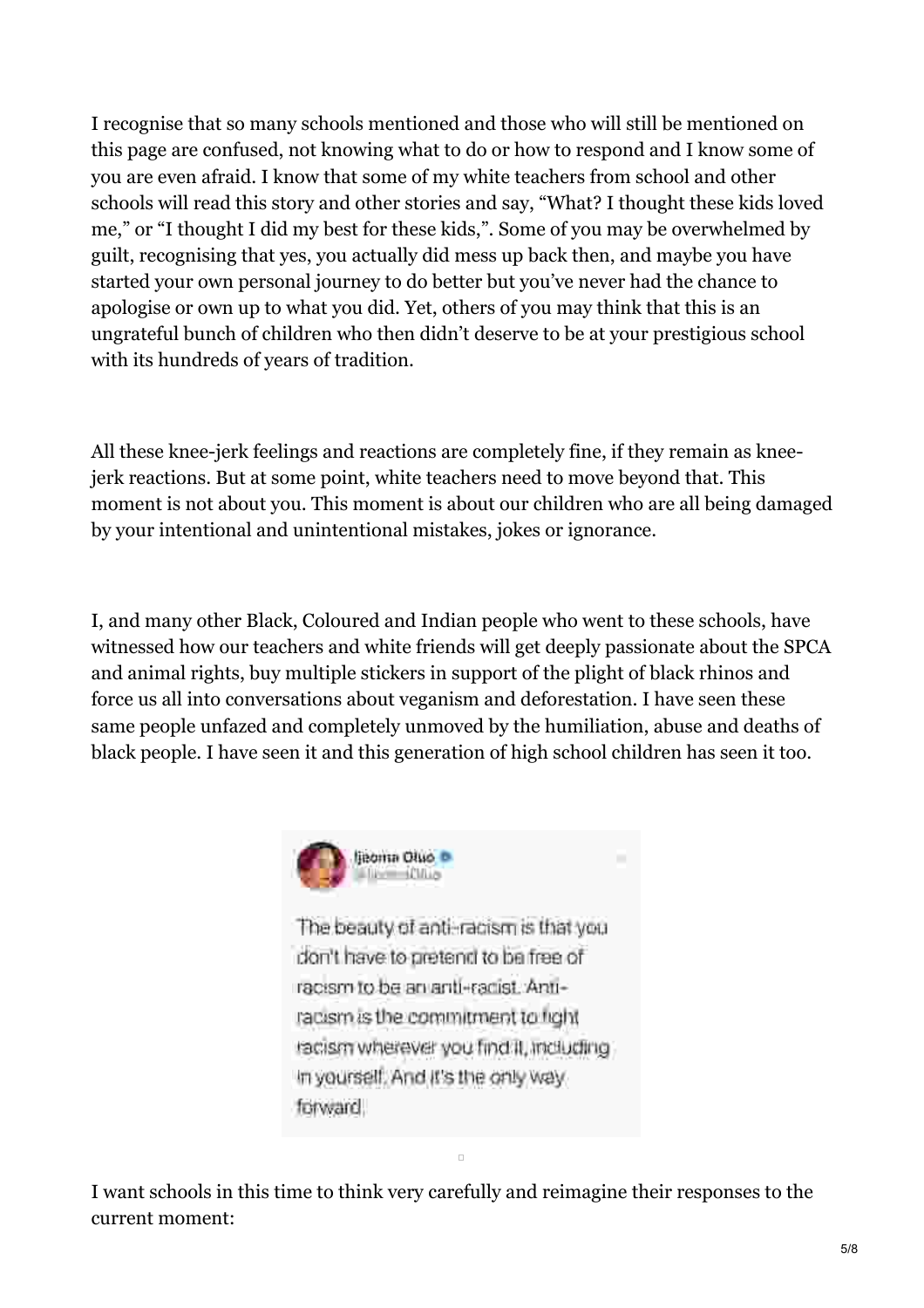#### **1. Pause. Listen. Breathe. Repeat.**

You need to pause, listen and breathe. Literally, you need to just stop, be quiet and breathe. White people seldom have to exercise the muscle of discomfort for the collective good. This is a good time to get practice.

### **2. Consult a Social Justice Practitioner committed to Anti-Racism, NOT non-racialism (that thing is dead and tired now).**

You need to think intentionally about taking action. Please don't try do this without students and parents of colour in the room. In different contexts this will look different. Some of you need to write open-ended apology letters and not even try to defend yourselves because we have generations of children and adults who have receipts of what you have done to them. Some of you need to take your entire school leadership onto a call with me and other racial justice practitioners in this country to talk through what a helpful, healing and restorative response can look like. This is not the time for non-racialism and non-racism and cute 'kumbaya' quotes. This is the time to develop anti-racism and social justice intervention strategies that will both empower and encourage all members of your school community to get on board.

One workshop will not fix this. Trust me, I know. Start thinking through how much time you may be willing to offer, think through a budget and get people like me and others on board.

#### **3. Do not threaten children and their parents unnecessarily.**

What you are **NOT** going to do in this time, is threaten children and their parents with legal action for speaking up about their experiences of racism at your hands. You are not going to send veiled threats via social media telling our children to respect your school's social media policy because you are worried about potential reputational damage.

The reputation of your school is not more important than the health and well-being of our children. It is not. And I can guarantee you that such veiled threats against children will receive the worst backlash from our society, so whatever reputation you thought you were trying to protect will be lost either way.

## **4. Adopt a posture of humility - be ready to acknowledge what you don't know.**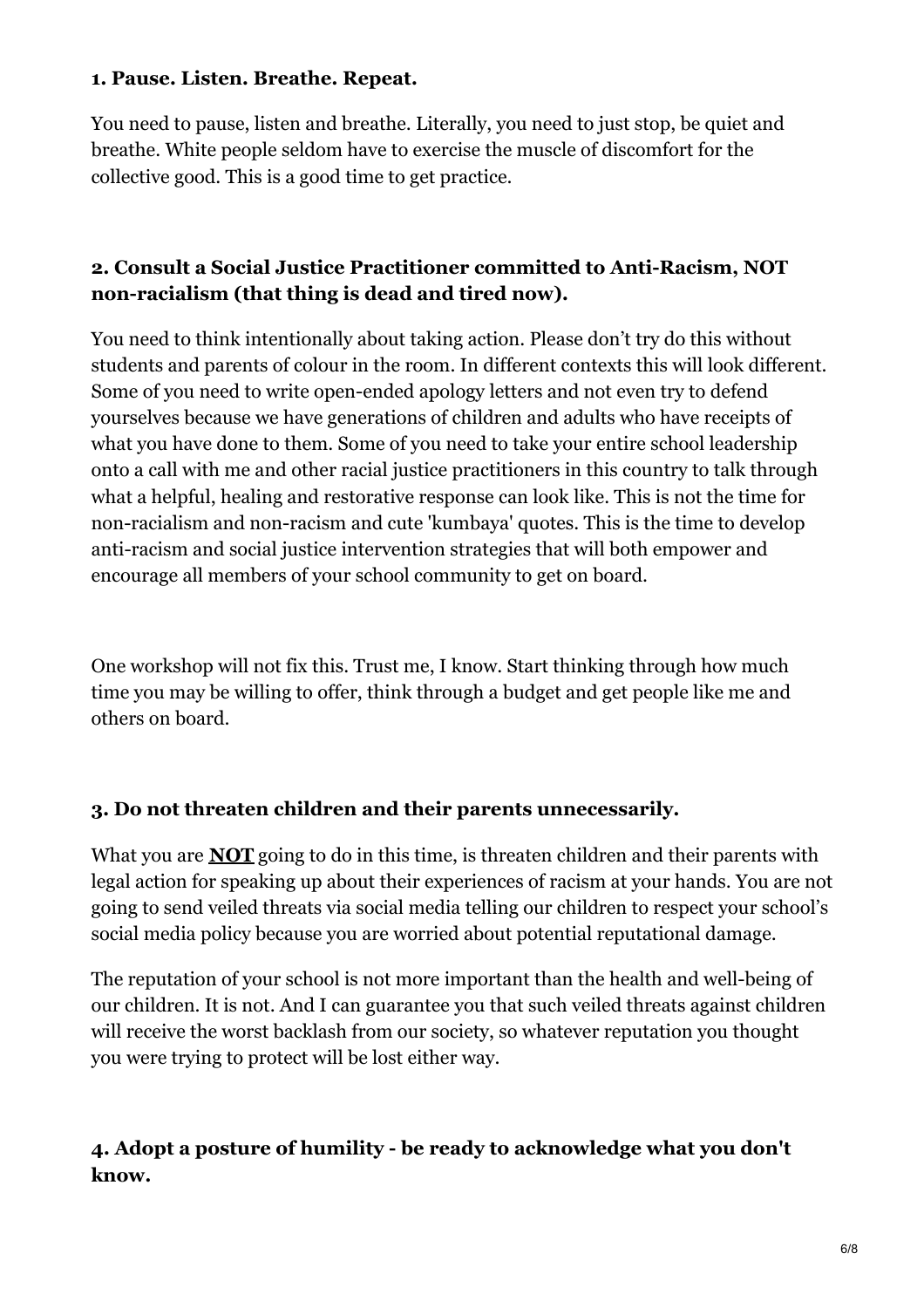But NONE of you, and I mean it, NONE of you get to use this moment to showcase and show off how diverse you are and how much you suddenly value inclusivity. This is not the time for performative allyship, this is not the time for posting meaningless hashtags and black squares if the black children in your school are saying they cannot breathe. Even if you have started your efforts on this journey, this is a time for deep and humble reflection about the aspects of your efforts that are not working.



What children at our schools have done this week, is to show that the emperor has been caught without his clothes on. And while that is painful and deeply embarrassing, that is still a good thing. Because now we have a chance to sew a beautiful, more colourful, better fitting tapestry of childhood memories for all children at our schools.

This is the time to be brave. This is the time to recognise that you, as a white schoolteacher or school leader, you literally do not have all the answers because you do not know what being on the other side of structural and systemic racism looks like. You have no idea. This is the time to seek answers, knowing that you don't know what you don't know and that is okay.

Trust me when I say that white children in South Africa will be better off for having white teachers who are willing to do the work with them. White children in South Africa need and deserve an education that helps them become more empathetic, more aware of their privilege and deeply committed to dismantling all forms of injustice that they see in the world, so that they can see every other human as equal to them.